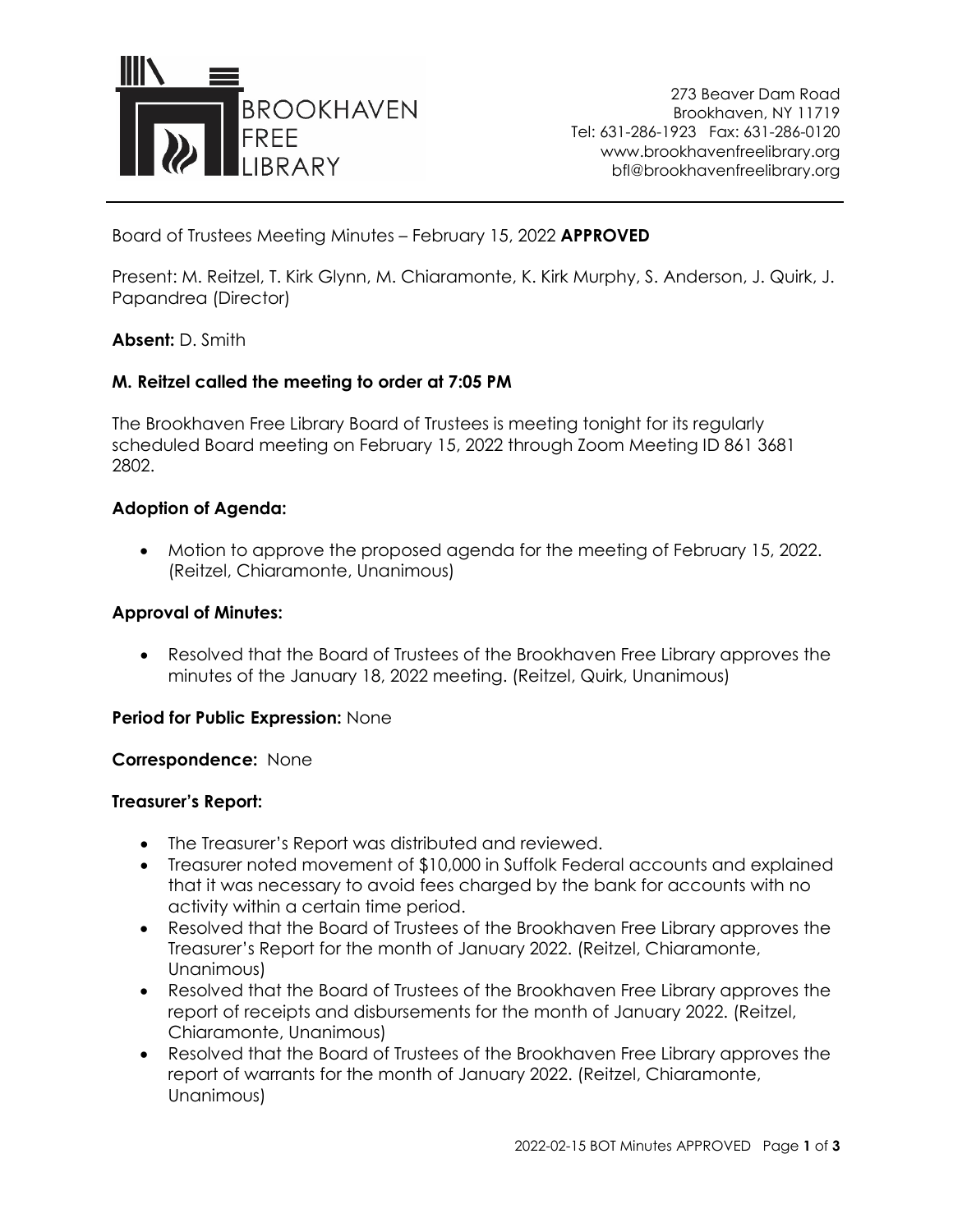

273 Beaver Dam Road Brookhaven, NY 11719 Tel: 631-286-1923 Fax: 631-286-0120 www.brookhavenfreelibrary.org bfl@brookhavenfreelibrary.org

### **Reports:**

**President**: No report.

### **Director:**

- The Director's Report was distributed, reviewed and discussed.
- Resolved that the Board of Trustees of the Brookhaven Free Library accepts the Director's Report. (Reitzel, Kirk Glynn, Unanimous)
- Resolved that the Board of Trustees of the Brookhaven Free Library approves the legal notices for the FY 2022-2023 Budget Vote and Trustee election. (Quirk, Reitzel, Unanimous)
- Resolved that the Board of Trustees of the Brookhaven Free Library approves the Telecommunting Policy. (Reitzel, Quirk, Unanimous)
- Resolved that the Board of Trustees of the Brookhaven Free Library approves the Financial Policies. (Quirk, Reitzel, Unanimous)
- The Director shared patron feedback about the Fiction Room and discussed some preliminary ideas for improvement. The Board would like to explore this topic and agreed that the Director should formulate a specific plan.
- Resolved that the Board of Trustees of the Brookhaven Free Library accepts the quote from Dell for the purchase of five laptops at a total cost of \$4,696.10 (2 Latitude 5420, 3 Latitude 3520). (Quirk, Reitzel, Unanimous)

## **Committee reports:**

**Building and Grounds**: None **Finance:** None **Public Relations**: None **Nominating**: Petitions are due back to the Director by 5:00 PM, Monday, February 28. Trustee Smith has expressed interest in running for reelection. There are two additional candidates who have submitted petitions for the 1 open seat. **Technology**: None **Administrative/Policy**: None

### **New Business:** None.

### **Old Business:**

• A revised draft budget for FY 2022-2023 was distributed and discussed. Salaries were reviewed, along with additional information prepared by the Director